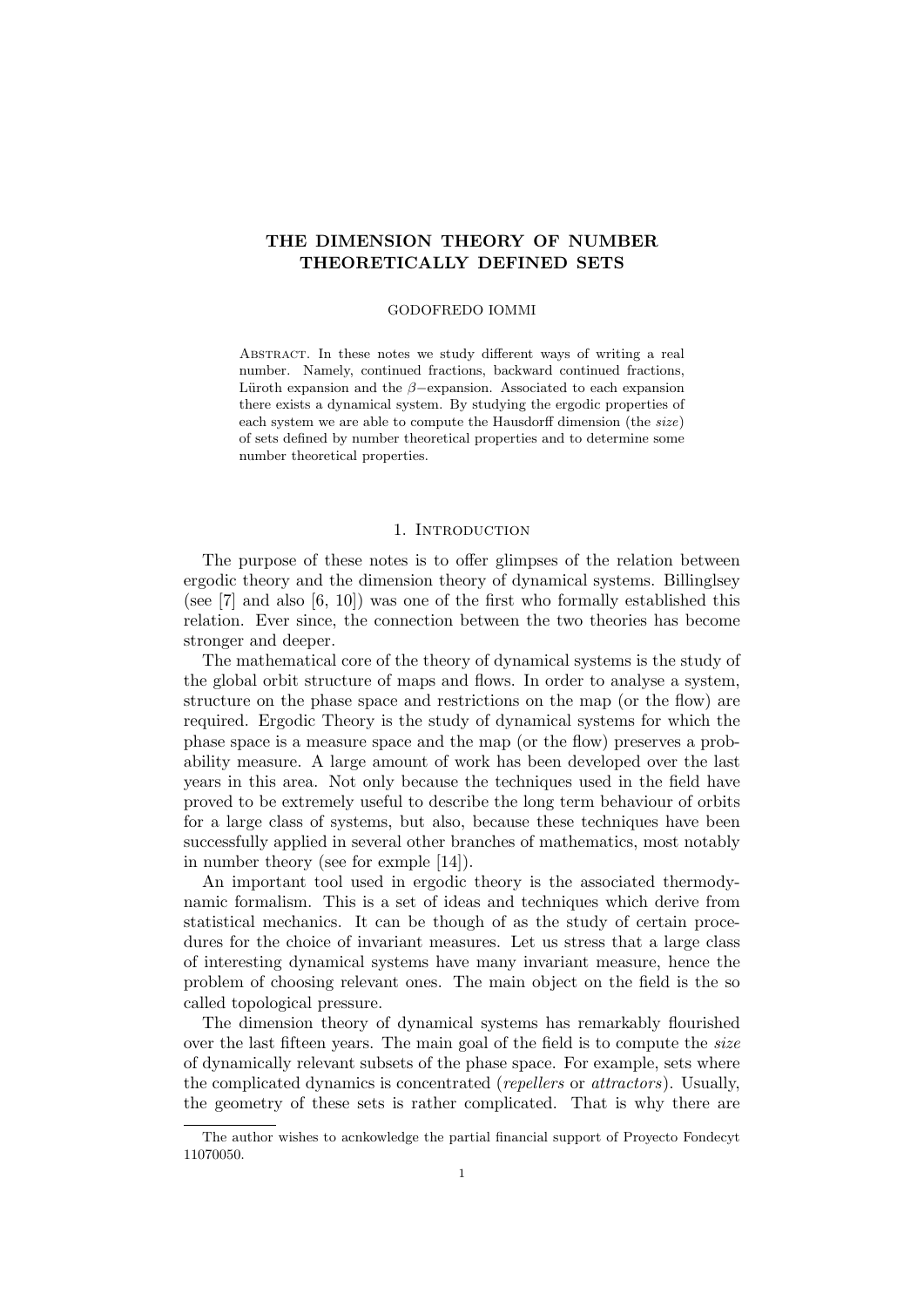several notions of size that can be used. One could say that a set is large if it contains a great deal of disorder on it. Formally, one would say that the dynamical system restricted to that subset has large entropy. Another way of measuring the size of a set is using geometrical tools. In order to do so, finer notions of dimension are required. In these notes we will discuss one of the first of such notions, which was introduced around 1919 [17], the so called Hausdorff dimension.

In these notes the theory of dynamical systems will be used to determine the size of subsets of the real line defined in terms of number theoretical properties. For example, we will study in detail the continued fraction expansion. That is, the unique way of writing a real number  $x \in [0, 1]$  as

$$
x = \frac{1}{a_1 + \frac{1}{a_2 + \frac{1}{a_3 + \dots}}} = [a_1 a_2 a_3 \dots],
$$

where  $a_i \in \mathbb{N}$ . One of the main advantages of this way of writing a number is that we can easily obtain the best rational approximations of an irrational number. Associated to this algorithm there exists a dynamical system. By studying the ergodic properties of this system we will be able to compute the size of the set of irrationals which are approximated by rationals at a fixed speed.

We will also study the backward continued fraction. That is, the unique way of writing a real number  $x \in [0, 1]$  as

$$
x = \frac{1}{a_1 - \frac{1}{a_2 - \frac{1}{a_3 - \dots}}} = [a_1 a_2 a_3 \dots]_B,
$$

where the coefficients  $\{a_i\}$  are integers such that  $a_i > 1$ . With techniques coming from the theory of dynamical systems we are able to show that, even though this decomposition has several advantages, it does not provide good rational approximations.

In a different direction we also study the so called Lüroth expansion. Applying methods from ergodic theory we compute the size of sets defined by the frequency at which certain digits appear. It is worth emphasizing that the same methods can be applied to other ways of writing a real number.

We also discuss the base  $\beta$  expansion of a real number. When  $\beta = 10$  we obtain the classical decimal expansion. But note that we study the case in which  $\beta$  is an arbitrary real number.

# 2. Preliminaries from dimension theory and from ergodic THEORY

We recall in this section all the notions and results form ergodic theory and dimension theory that are needed in these notes.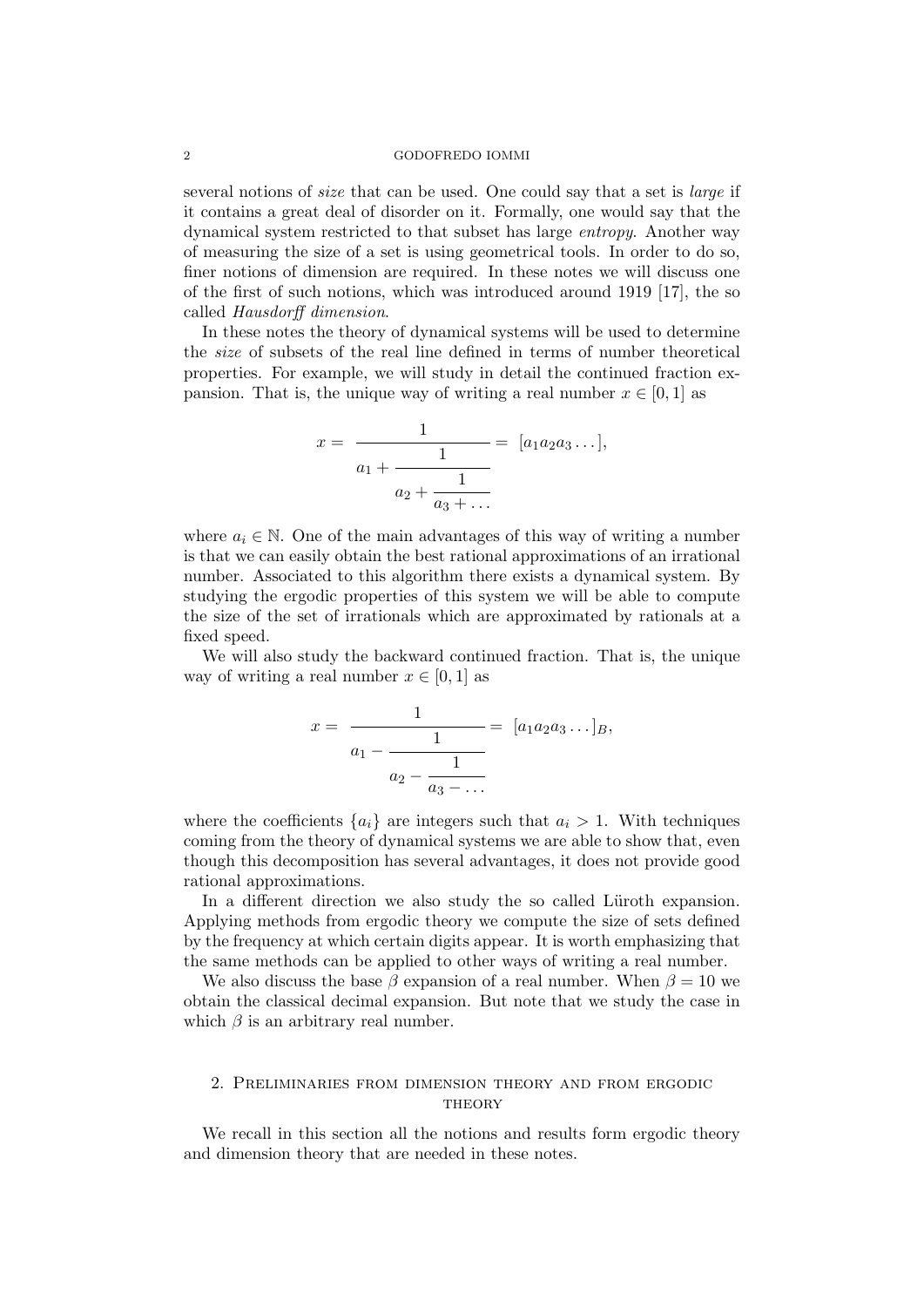2.1. Dimension theory. We briefly recall some basic definitions and results from dimension theory (see [11, 12, 28] for details). We say that a countable collection of sets  $\{U_i\}_{i\in N}$  is a  $\delta$ -cover of  $F \subset \mathbb{R}$  if  $F \subset \bigcup_{i\in \mathbb{N}} U_i$ , and  $U_i$  has diameter  $|U_i|$  at most  $\delta$  for every  $i \in \mathbb{N}$ . Given  $s > 0$ , we define

$$
\mathcal{H}^{s}(F) = \lim_{\delta \to 0} \inf \left\{ \sum_{i=1}^{\infty} |U_i|^s : \{U_i\}_i \text{ a } \delta \text{-cover of } F \right\}.
$$

The Hausdorff dimension of the set  $F$  is defined by

$$
\dim_H F = \inf \{ s > 0 : \mathcal{H}^s(F) = 0 \}.
$$

This definition is due to Felix Hausdorff who introduced it in 1919 [17]. Given a finite Borel measure  $\mu$  in F, the *pointwise dimension* of  $\mu$  at the point  $x$  is defined by

$$
d_{\mu}(x) = \lim_{r \to 0} \frac{\log \mu(B(x, r))}{\log r},
$$

whenever the limit exists, where  $B(x, r)$  is the ball at x of radius r.

**Proposition 1.** Given a finite Borel measure  $\mu$ , if  $d_{\mu}(x) \leq d$  for every  $x \in F$ , then  $\dim_H F \leq d$ .

The Hausdorff dimension of the measure  $\mu$  is defined by

$$
\dim_H \mu = \inf \left\{ \dim_H Z : \mu(X \setminus Z) = 0 \right\}.
$$

**Proposition 2.** Given a finite Borel measure  $\mu$ , if  $d_{\mu}(x) = d$  for  $\mu$ -almost every  $x \in F$ , then  $\dim_H \mu = d$ .

2.2. Thermodynamic formalism. An important branch within ergodic theory is the so called thermodynamic formalism. This is a set of ideas which derive from statistical mechanics. It can be though of as the study of certain procedures for the choice of invariant measures. Let us stress that a large class of interesting dynamical systems (in particular the ones considered in these notes) have many invariant measures, hence the problem of choosing relevant ones. The main object in the theory is the topological pressure (see Definition 1), which quantifies the disorder of the system. A remarkable result in the field, which ties together topological objets with objects of a measure theoretical nature, is that the topological pressure can be expressed as the supremum of a weighted measure theoretical entropy, where the supremum is taken over the set of all invariant probability measures (see Theorem 3). This result provides a natural way to pick up measures.

Let  $T: X \to X$  be a continuous map of the metric space X. Denote by  $\mathcal{M}_T$  the set of T-invariant probability measures. Let  $\phi: X \to \mathbb{R}$  be a Hölder continuous function, that we will call potential.

**Definition 1.** The topological pressure of the map T at the potential  $\phi$  is defined by

$$
P_T(\phi) = \lim_{n \to \infty} \frac{1}{n} \log \sum_{T^n x = x} \exp \left( \sum_{i=0}^{n-1} \phi(T^i x) \right). \tag{1}
$$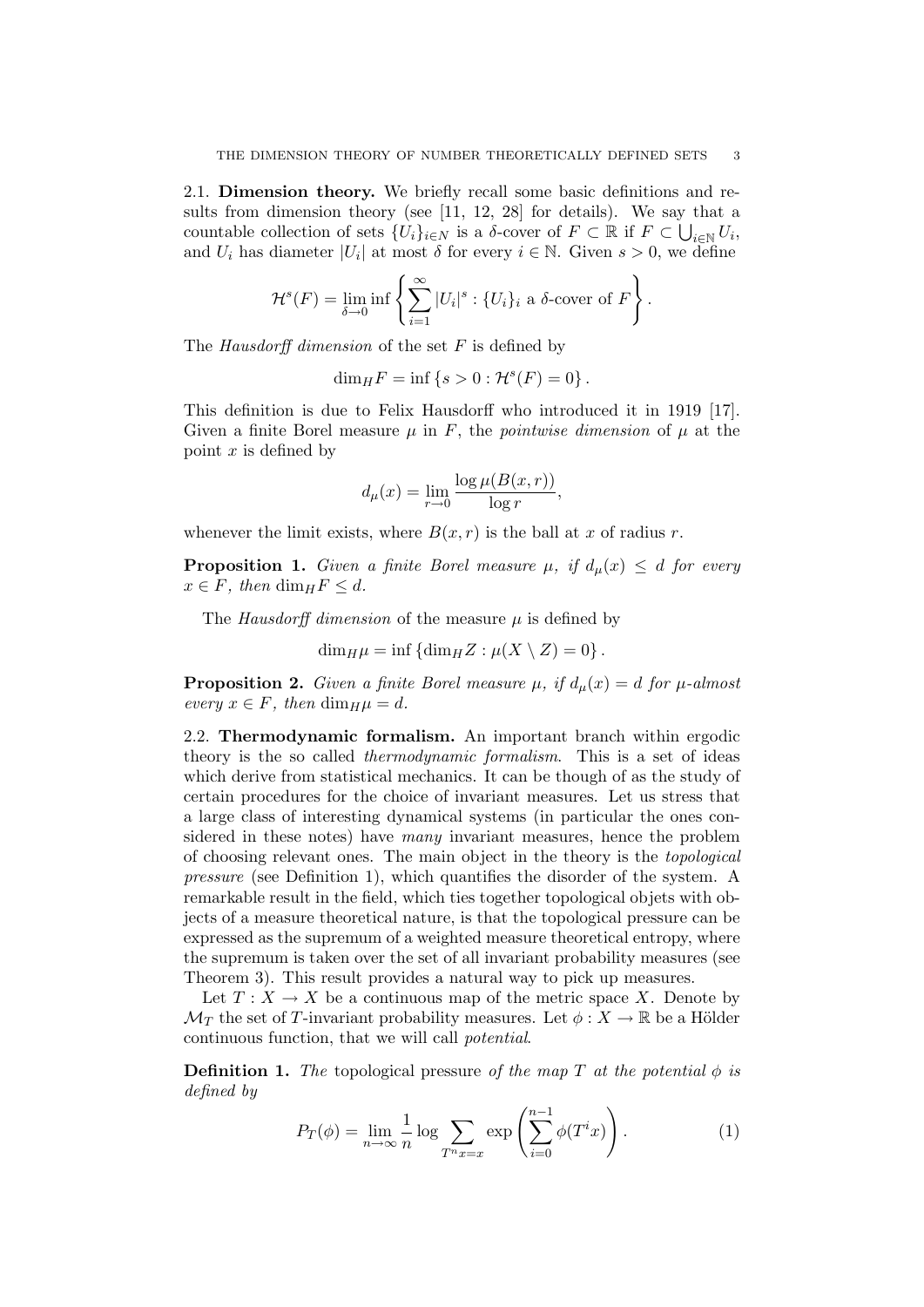Let us note that using sub-additivity arguments it is possible to prove that the above limit exists.

In order to understand the definition, let us start considering the nullpotential, that is  $\phi \equiv 0$ . In this case we obtain

$$
P_T(0) = \lim_{n \to \infty} \frac{1}{n} \log \sum_{T^n x = x} 1.
$$

Therefore,  $P_T(0)$  quantifies the exponential growth of periodic orbits,

$$
\sum_{T^n x = x} 1 \asymp \exp(n P_T(0)).
$$

The number  $P_T(0)$  is usually called *topological entropy* and it is denoted by  $h_{top}(T)$ . The topological pressure can be thought of as a weighted topological entropy. Indeed, each point on the periodic orbit  $\{x, Tx, T^2x, \ldots, T^{n-1}x\}$ , is given weight  $\phi(T^ix)$ . The topological pressure quantifies the exponential growth of these weighted periodic orbits,

$$
\sum_{T^n x = x} \exp\left(\sum_{i=0}^{n-1} \phi(T^i x)\right) \asymp \exp(n P_T(\phi)).
$$

The are several properties of the pressure that can easily be deduced from the definition, for instance,

- 1. If  $\phi \leq \psi$  then  $P_T(\phi) \leq P_T(\psi)$ .
- 2. The pressure function  $P(\cdot)$  is convex.
- 3. If  $c \in \mathbb{R}$  then  $P_T(\phi + c) = P_T(\phi) + c$ .
- 4.  $P_T(\phi) = P_T(\phi + \psi \circ T \psi)$ .

One of the most important results in thermodynamic formalism is the so called variational principle. This theorem relates the topological pressure with the measure theoretic entropy. It was first proved by Ruelle [32] and then in full generality by Walters [34].

**Theorem 3** (Variational principle). Let  $\phi: X \to \mathbb{R}$  be a Hölder potential, then

$$
P_T(\phi) = \sup \left\{ h(\mu) + \int \phi \, d\mu : \mu \in \mathcal{M}_T \right\}.
$$
 (2)

The number  $h(\mu)$  denotes the entropy of the measure  $\mu$ .

Note that if  $\phi \equiv 0$  then we obtain the variational principle for the topological entropy

 $h_{top}(T) = \sup \{h(\mu) : \mu \in \mathcal{M}_T\}.$ 

This theorem relates the topological complexity of the system with the measure theoretic complexity of it.

**Definition 2.** A measure  $\mu \in \mathcal{M}_T$  such that

$$
P_T(\phi) = h(\mu) + \int \phi \ d\mu,
$$

is called equilibrium measure for  $\phi$ .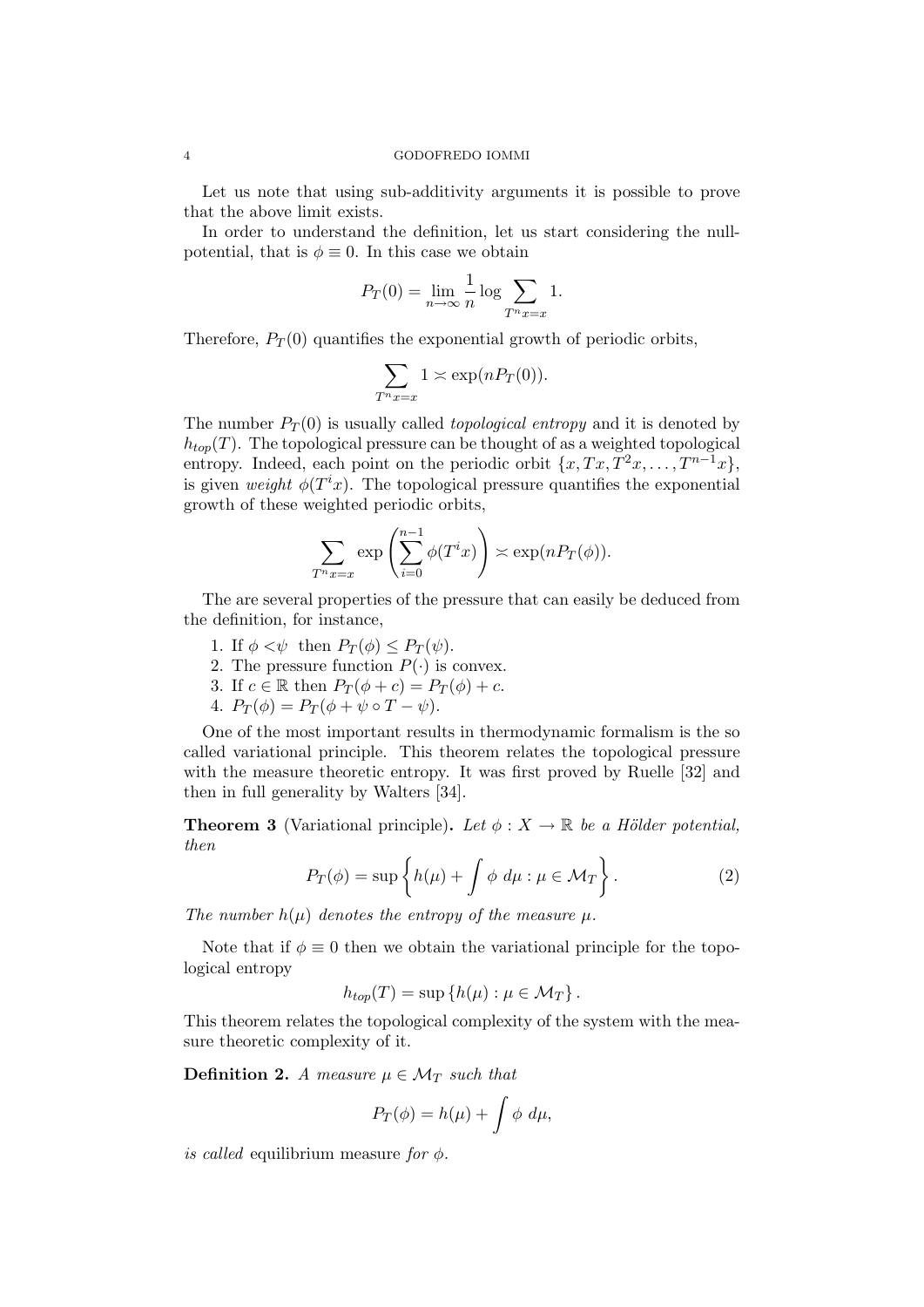Questions about existence, uniqueness and ergodic properties of equilibrium measures are at the core of the theory. In the particular case of hyperbolic dynamical systems and regular potentials (Hölder) the situation it is completely understood, see for example [8, 20, 32, 33],

2.3. Lyapunov exponent. Dynamical systems that are sufficiently hyperbolic have the property that almost all orbits move away from each other on time. When the system is defined on a compact space this produces a certain degree of mixing. In such a situation, the orbit structure becomes rather complicated. Therefore, it is of interest to quantify the rate at which the orbits become separated.

In these note we consider (piecewise) differentiable maps  $T: I \to I$ , where  $I \subset \mathbb{R}$  is a bounded union of closed intervals. The Lyapunov exponent of the map T at the point  $x \in I$  is defined by

$$
\lambda_T(x) = \lambda(x) = \lim_{n \to \infty} \frac{1}{n} \log |(T^n)'(x)|,
$$

whenever the limit exists. It measures the exponential rate of divergence of infinitesimally close orbits.

The Birkhoff ergodic theorem implies that if  $\mu$  is an ergodic T−invariant measure, such that  $\int \log |T'| d\mu$  is finite, then  $\lambda_T(x)$  is constant  $\mu$ -almost everywhere. Nevertheless, it is possible for the Lyapunov exponent to attain a whole interval of values. In this note we address the problem of describing the range of these possible values and computing the size of the level sets determined by the Lyapunov exponent.

There is a deep connection between the pressure function  $t \to P(-t \log |T'|)$ and the Lyapunov exponent. Indeed, if  $\mu_t$  denotes the equilibrium measure corresponding to  $-t \log |T'|$  then

$$
\frac{d}{dt}P(-t\log|T'|) = \int \log|T'| d\mu_t.
$$

That is, the derivative of the pressure function can be understood as the Lyapunov exponent of the system T that can be seen with the measure  $\mu_t$ . This point of view will be used in these notes.

# 3. CONTINUED FRACTIONS

Every real number  $x \in (0, 1)$  can be written in a unique way as a *continued* fraction of the form

$$
x = \frac{1}{a_1 + \frac{1}{a_2 + \frac{1}{a_3 + \dots}}} = [a_1 a_2 a_3 \dots],
$$

where  $a_i \in \mathbb{N}$ . This way representing a real number has several advantages with respect to the (more used) decimal system. This is basically due to the fact that this representation is not related to any system of calculation. Therefore it only reflects the properties of the number and not it relationship with a system of calculation. For instance, if the the continued fraction of the number x has only finitely many terms  $a_n$  then the number is rational. whereas if it has infinitely many of them then it is irrational. The strong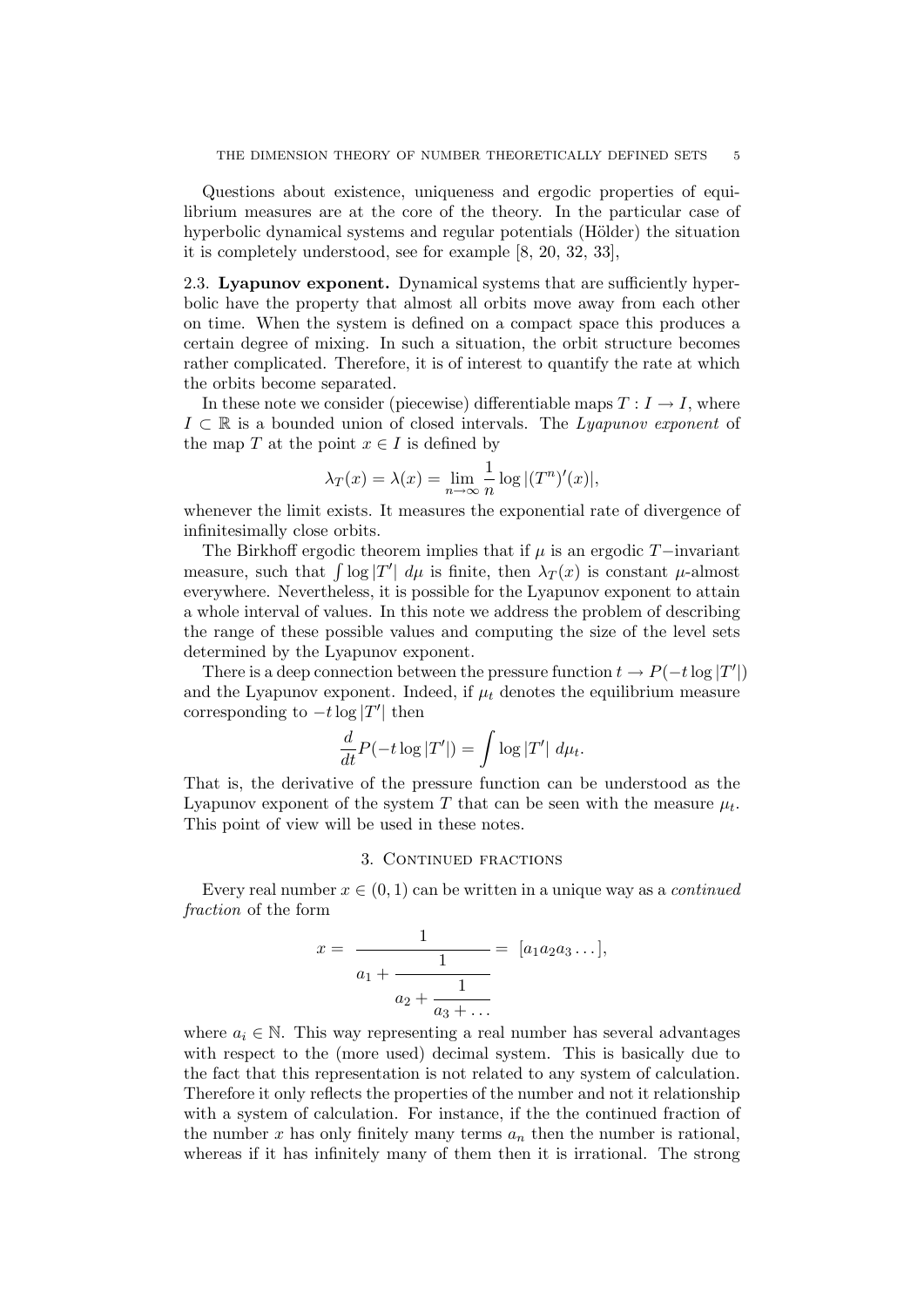disadvantage of the continued fraction is that there is no simple rule to do arithmetic operations, for instance the sum. By this we mean that there is no simple way of finding the sum of  $[a_1a_2a_3 \ldots]$  with  $[b_1b_2b_3 \ldots]$ . For a general account on continued fractions see [16, 22].

Other great advantage of the continued fractions is that it allows us to obtain the best possible rational approximations of an irrational number. To be precise, let us say that a rational number  $a/b$  is the best approximation of the real number  $x$  if every other rational number with the same or smaller denominator differs from  $x$  in a grater amount. In other words, if one defines the complexity of the rational approximation by the size of its denominator, then continued fraction representation allows us to obtain the simpler approximations of a given order. This is the historical reason for the discovery and study of continued fractions. The  $n - th$  approximant  $p_n(x)/q_n(x)$  of the number  $x \in [0,1]$  is defined by

$$
\frac{p_n(x)}{q_n(x)} = \frac{1}{a_1 + \frac{1}{\cdots + \frac{1}{a_n}}}
$$
(3)

A classical result in diophantine approximation states that, if  $p_n(x)/q_n(x)$ is the  $n - th$  approximant of the number  $x \in [0, 1]$  then

$$
\left|x - \frac{p_n(x)}{q_n(x)}\right| < \frac{1}{(q_n(x))^2}.
$$

It is possible to associate a dynamical system to the continued fraction system. The Gauss map  $G:(0,1] \rightarrow (0,1]$ , is the interval map defined by

$$
G(x) = \frac{1}{x} - \left[\frac{1}{x}\right].
$$

This map is closely related to the continued fraction expansion. Indeed, for  $0 < x < 1$  with  $x = [a_1 a_2 a_3 ...]$  we have that  $a_1 = [1/x], a_2 =$  $[1/Gx], \ldots, a_n = [1/G^{n-1}x]$ . In particular, the Gauss map acts as the shift map on the continued fraction expansion,

$$
a_n = \Big[1/G^{n-1}x\Big].
$$

In particular, if  $x = [a_1a_2a_3 \dots]$  then  $Gx = [a_2a_3a_4 \dots]$ . The Lyapunov exponent of the Gauss map  $G$  at the point  $x$ , whenever the limit exists, satisfies (see [30])

$$
\lambda(x) = -\lim_{n \to \infty} \frac{1}{n} \log \left| x - \frac{p_n(x)}{q_n(x)} \right|,\tag{4}
$$

Therefore, the Lyapunov exponent of the Gauss map quantifies the exponential speed of approximation of a number by its approximants (see [30]). That is,

$$
\left| x - \frac{p_n(x)}{q_n(x)} \right| \asymp \exp(-n\lambda(x)).
$$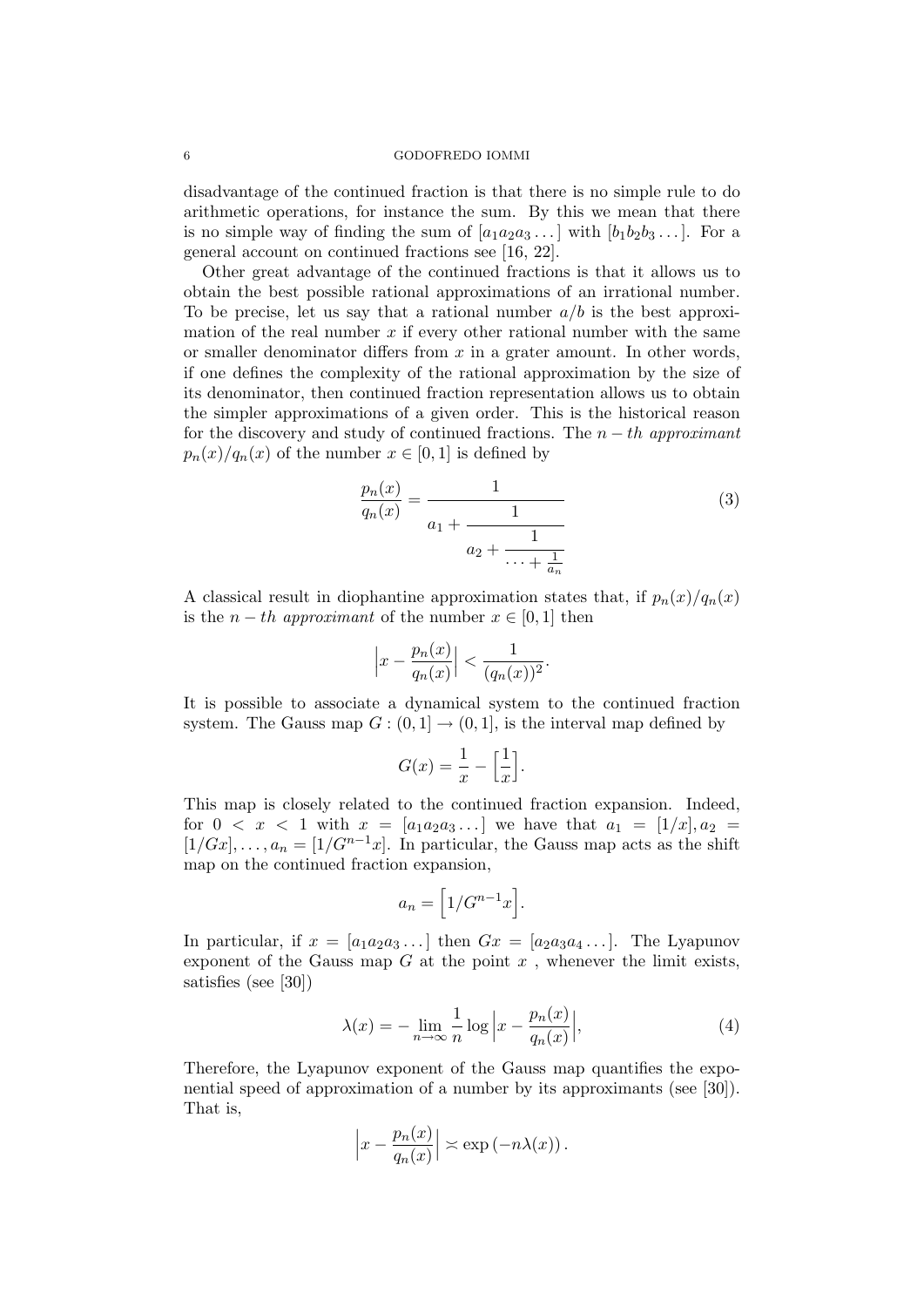There exists an absolutely continuous ergodic  $G$ −invariant measure,  $\mu_G$ , called the Gauss measure, defined by

$$
\mu_G(A) = \frac{1}{\log 2} \int_A \frac{1}{1+x} dx,
$$

where  $A \subset [0, 1]$  is a Borel set. From the Birkhoff ergodic theorem we obtain that  $\mu_G$ -almost everywhere (and hence Lebesgue almost everywhere)

$$
\lambda(x) = \frac{\pi^2}{6 \log 2}.\tag{5}
$$

.

Therefore, for Lebesgue almost every point  $x \in [0, 1]$  we have that

$$
\left| x - \frac{p_n(x)}{q_n(x)} \right| \asymp \exp\left(\frac{-n\pi^2}{6\log 2}\right)
$$

Note that the range of values of the Lyapunov exponent is

$$
\left[2\log\left(\frac{1+\sqrt{5}}{2}\right),\infty\right)
$$

(see [21, 30]). If  $x_1 = \frac{-1+\sqrt{5}}{2} = [1, 1, 1, 1, \dots]$  then  $\lambda(x_1) = 2 \log \left( \frac{1+\sqrt{5}}{2} \right)$ 2  $\ln$ particular, the set of number for which the frequency of digits equal to 1 in the continued fraction expansion is equal to one, are called noble numbers.

For  $\alpha \in \left[2 \log \left( \frac{1+\sqrt{5}}{2} \right) \right]$ 2  $(x, \infty)$  consider the level set

$$
J(\alpha) = \{x \in [0,1] : \lambda(x) = \alpha\} = \left\{x \in [0,1] : \lim_{n \to \infty} \frac{1}{n} \log \left| x - \frac{p_n(x)}{q_n(x)} \right| = \alpha\right\}.
$$

Consider also the irregular set,

 $J' = \{x \in [0, 1]: \text{ the limit } \lambda(x) \text{ does not exists}\}.$ 

These level sets induced the so called multifractal decomposition

$$
[0,1]=(\cup_{\alpha}J(\alpha))\cup J'.
$$

The function that encodes this decomposition is called multifractal spectrum and it is defined by

$$
\alpha \to L(\alpha) := \dim_H J(\alpha).
$$

By means of the thermodynamic formalism it is possible to describe this function and the decomposition. The following result was obtained by Pollicott and Weiss [30] and by Kessembomer and Stratman [21]

Theorem 4. The following results are valid for the multifractal decomposition for Lyapunov exponents of the Gauss map,

- 1. for every  $\alpha \in \left(2 \log \left( \frac{1+\sqrt{5}}{2}\right)\right)$ 2  $\Big),\infty\Big)$  the level set  $J(\alpha)$  is dense in  $[0,1]$ and has positive Hausdorff diemension.
- 2. The function  $L(\alpha)$  is real analytic, it has a unique maximum at  $\alpha =$  $\frac{\pi^2}{6\log 2}$ , it has an inflection point and

$$
\lim_{\alpha \to \infty} L(\alpha) = \frac{1}{2}.
$$

3. dim<sub>H</sub>  $J' = 1$ .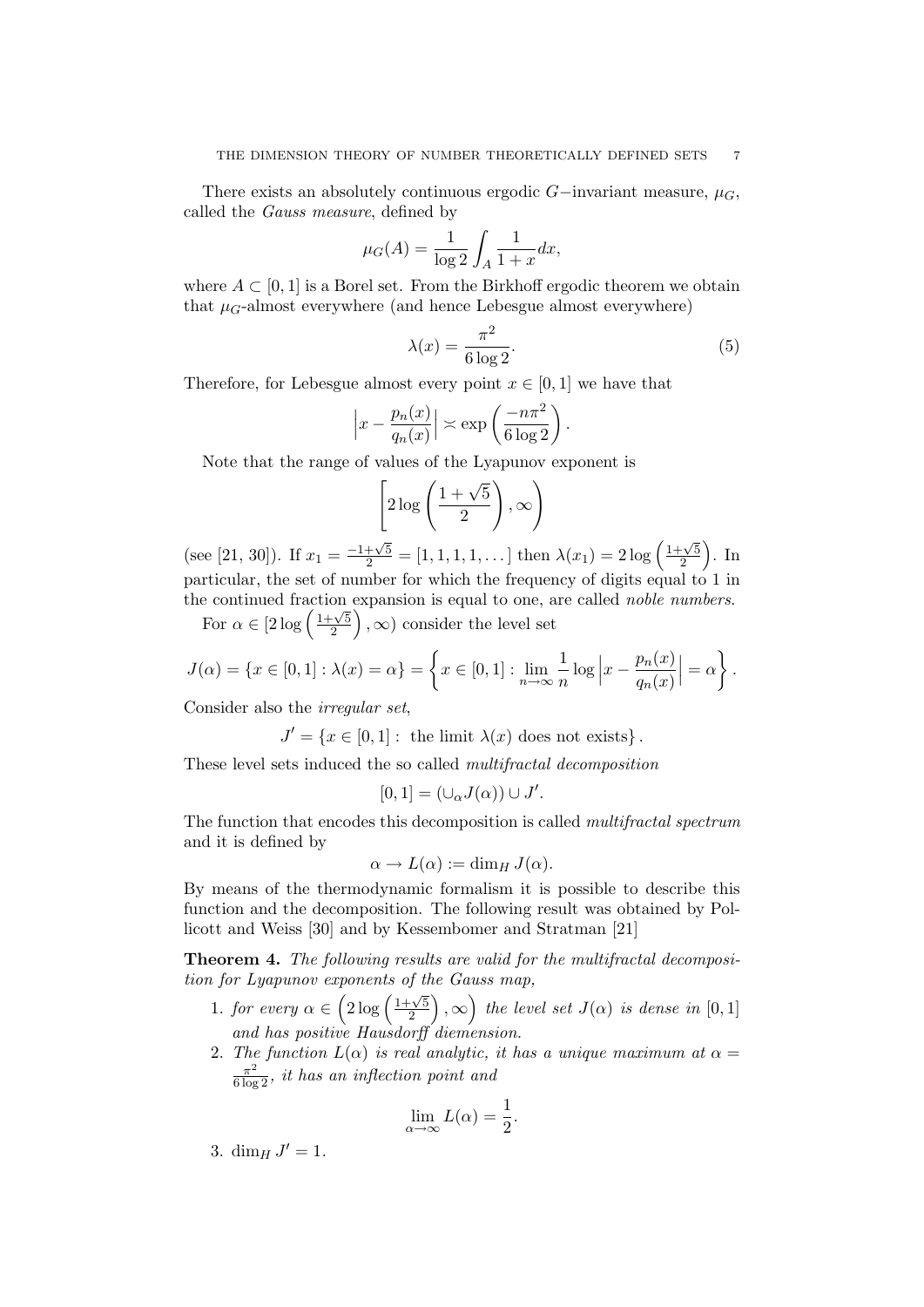Sketch of proof. The first step in the proof of this theorem is to obtain a good description of the topological pressure. This has been done, among others, by Mayer [26]. Indeed he obtained the following result:

**Lemma 1** (Mayer). The pressure function  $t \to P(-t \log |G'(x)|)$  satisfies the following properties,

- 1. If  $t < \frac{1}{2}$  then  $P(-t \log |G'|) = \infty$ .
- 2. If  $t > \frac{1}{2}$  then  $P(-t \log |G'|)$  is finite, strictly decreasing, strictly convex and real analytic.
- 3. The behaviour at the phase transition  $t = \frac{1}{2}$  is the following

$$
\lim_{t \to \frac{1}{2}} P(-t \log |G'|) = \infty.
$$

- 4. For each  $t > \frac{1}{2}$  there exists a unique equilibrium measure  $\mu_t$ . Moreover, for every open set  $O \subset [0,1]$  we have that  $\mu_t(O) > 0$ .
- 5. The Bowen equation  $P(-t \log |G'|) = 0$  has a unique root at  $t = 1$ .

The second step is the following, given  $\alpha \in \left(2 \log \left( \frac{1+\sqrt{5}}{2} \right) \right)$ 2  $(a), \infty$  consider the equilibrium measure  $\mu_{t(\alpha)}$  such that

$$
\frac{d}{dt}P(-t\log|G'|)\Big|_{t=t(\alpha)} := \int \log|G'|d\mu_{t(\alpha)} = \alpha.
$$

Note that this measure exists since  $P(-t \log |G'|)$  is real analytic and

$$
\lim_{t \to \frac{1}{2}} \frac{d}{dt} P(-t \log |G'|) = \infty \text{ and } \lim_{t \to \infty} \frac{d}{dt} P(-t \log |G'|) = 2 \log \left( \frac{1 + \sqrt{5}}{2} \right)
$$

.

It turns out that this measure satisfies the following properties:

- 1.  $\mu_{t(\alpha)}(J(\alpha)) = 1$ ,
- 2. For every  $x \in J(\alpha)$  we have that  $d_{\mu_{t(\alpha)}}(x) = \frac{h(\mu_{t(\alpha)})}{\alpha}$ .

Therefore

$$
\dim_H(J(\alpha))=\frac{h(\mu_{t(\alpha)})}{\alpha}.
$$

Note that since the equilibrium measure gives positive measure to every open set, we immediately obtain that each set  $J(\alpha)$  is dense in [0, 1].

Now, since the measure  $\mu_{t(\alpha)}$  is the equilibrium measure corresponding to the potential  $-t(\alpha) \log |G'|$ , with the property that  $\int \log |G'| d\mu_{t(\alpha)} = \alpha$ , we obtain from the variational principle the following formula:

$$
L(\alpha) = \frac{1}{\alpha} \inf_{t \in \mathbb{R}} (P(-t \log |T'|) + t\alpha).
$$

Hence, the regularity of the pressure function is transfered to the multifractal spectrum. The fact that the irregular set has full Hausdorff dimension follows from the work of Barreira and Schmeling  $[5]$ .

It is worth stressing how remarkable this result is. Note that even though the decomposition is extremely complicated, each level set is dense in the whole space, the function that encodes it,  $L(\alpha)$ , is as regular as it can be! This phenomenon is usually refer at as multifractal miracle. Also note that the irregular part of the system is as large as the system itself. Recall that the set  $J'$  has zero measure for every invariant measure, hence it is not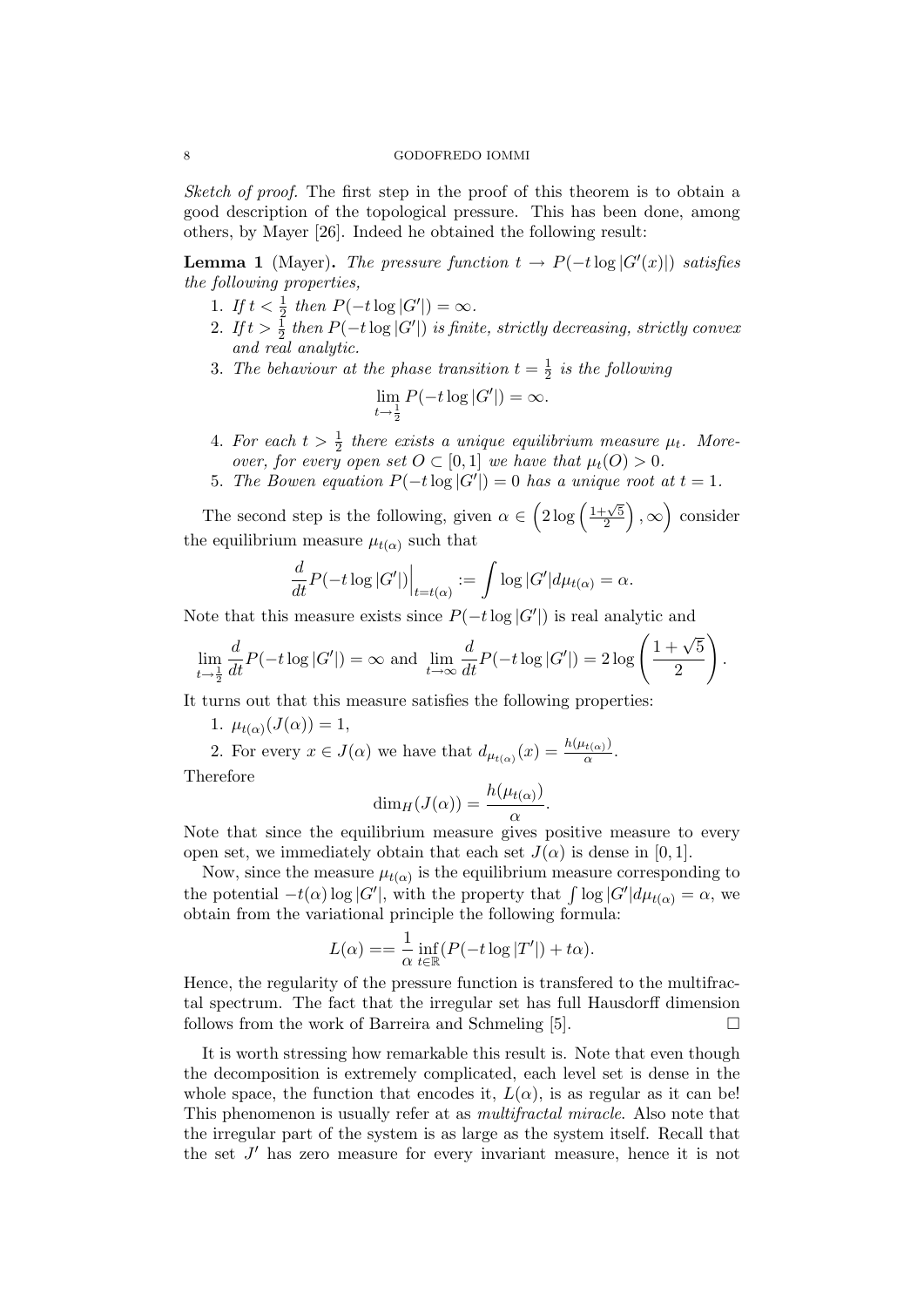relevant from the point of view of ergodic theory (but it is large from the point of view of dimension theory).

### 4. BACKWARD CONTINUED FRACTIONS

The map  $R : [0, 1) \rightarrow [0, 1)$  is defined by

$$
R(x) = \frac{1}{1-x} - \left[\frac{1}{1-x}\right],
$$

where  $[a]$  denotes the integer part of the number a. It was introduced by Renyi in [31] and we will refer to it as the Renyi map. The ergodic properties of this map have been studied, among others, by Adler and Flatto [1] and by Renyi himself [31]. This is a map with infinitely many branches and infinite topological entropy. It has a parabolic fixed point at zero. It is closely related to the backward continued fraction algorithm [15, 13]. Indeed, every irrational number  $x \in [0, 1)$  has unique infinite backward continued fraction expansion of the form

$$
x = \frac{1}{a_1 - \frac{1}{a_2 - \frac{1}{a_3 - \dots}}} = [a_1 a_2 a_3 \dots]_B,
$$

where the coefficients  ${a_i}$  are integers such that  $a_i > 1$ . The Renyi map acts as the shift on the backward continued fraction (see [15, 13]). In particular,

If 
$$
x = [a_1 a_2 a_3 \dots]_B
$$
 then  $R(x) = [a_2 a_3 \dots]_B$ .

This continued fraction has been used, for example, to obtain results on inhomogenous diophantine approximation (see [29]). Renyi [31] showed that there exists an infinite  $\sigma$ −finite invariant measure,  $\mu_R$ , absolutely continuous with respect to the Lebesgue measure. It is defined by

$$
\mu_R(A) = \int_A \frac{1}{x} \, dx,
$$

where  $A \subset [0, 1]$  is a Borel set. There is no finite invariant measure absolutely continuous with respect to the Lebesgue measure. As in the case of continued fractions we have can define the  $n-th$  backward approximant  $p_n(x)/q_n(x)$ of the number  $x \in [0, 1]$  is defined by

$$
\frac{p_n(x)}{q_n(x)} = \frac{1}{a_1 - \frac{1}{a_2 - \frac{1}{\cdots - \frac{1}{a_n}}}}
$$
(6)

Again, the Lyapunov exponent,  $\lambda_R(x)$ , of the Renyi map quantifes the exponential speed of approximation of a number by its approximants. That is,

$$
\left| x - \frac{p_n(x)}{q_n(x)} \right| \asymp \exp(-n\lambda_R(x)).
$$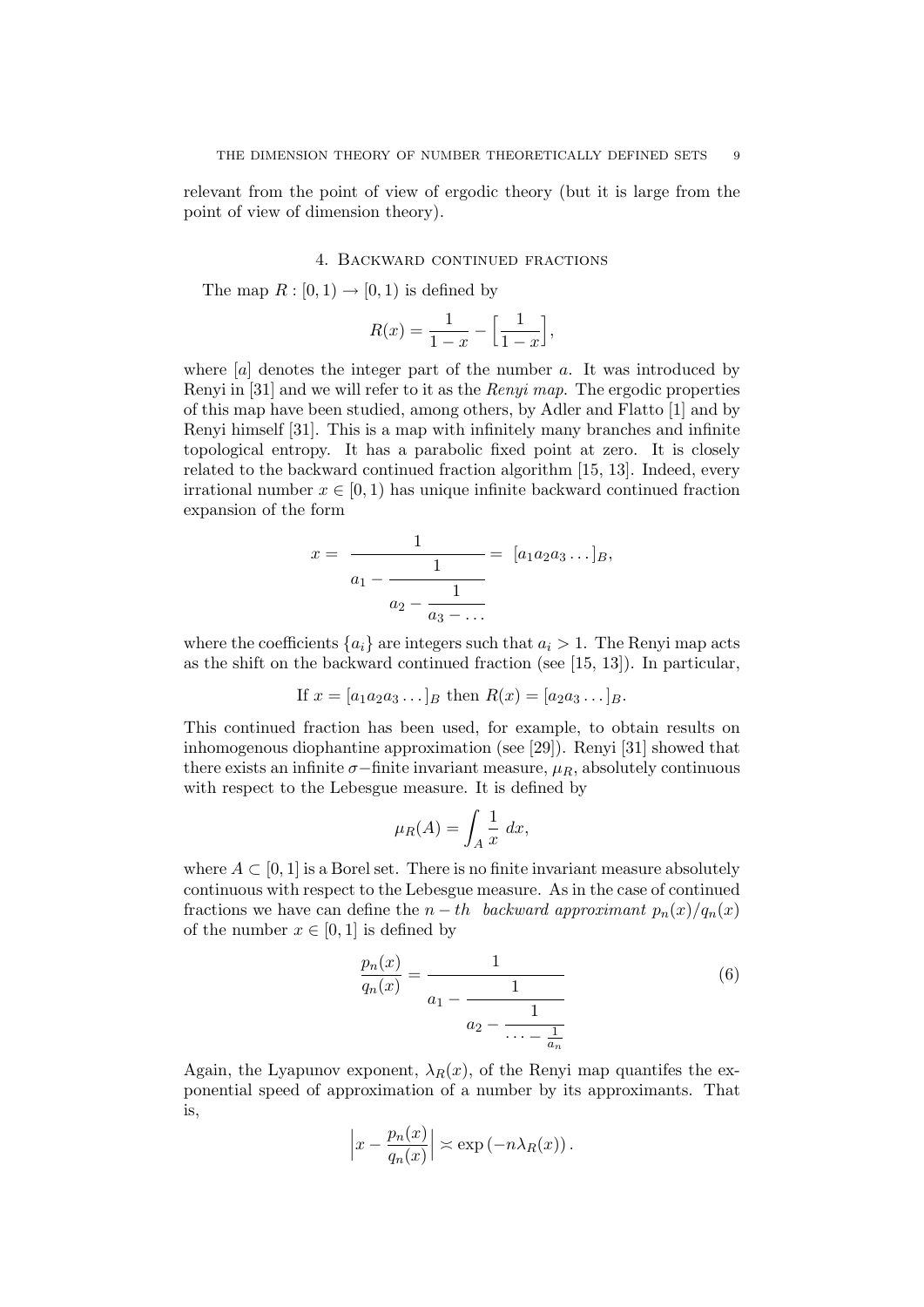The range of values that the Lyapunov exponent can attain is  $[0, \infty)$ . We can decompose the interval in an analogous fashion as in the case of the Gauss map. That is, for  $\alpha \in [0,\infty)$  consider

$$
J(\alpha) = \{x \in [0,1] : \lambda_R(x) = \alpha\}
$$

Consider also the irregular set,

 $J' = \{x \in [0,1]:$  the limit  $\lambda_R(x)$  does not exists.

These level sets induced the so called multifractal decomposition

$$
[0,1]=(\cup_{\alpha}J(\alpha))\cup J'.
$$

The function that encodes this decomposition is called multifractal spectrum and it is defined by

$$
\alpha \to L_R(\alpha) := \dim_H J(\alpha).
$$

By means of a version of the thermodynamic formalism for non-unifomly hyperbolic maps it is possible to describe this multifractal spectrum (see [18]),

Theorem 5. The following results are valid for the multifractal decomposition of the Renyi map,

- 1. for every  $\alpha \in [0,\infty)$  the level set  $J(\alpha)$  is dense in [0,1] and has positive Hausdorff diemension.
- 2. The function  $L(\alpha)$  is real analytic, it is stricly decreasing, it has a unique maximum at  $\alpha = 0$ , it has an inflection point and

$$
\lim_{\alpha \to \infty} L(\alpha) = \frac{1}{2}.
$$

3. dim<sub>H</sub>  $J' = 1$ .

Sketch of proof. The proof of this theorem is, in spirit, the same as the one for the continued fraction. The additional difficulty in this case is that the Renyi map is not uniformly hyperbolic (it has a parabolic fixed point). Therefore the behaviour of the pressure is less regular. We obtain the following [18],

**Lemma 2.** The pressure function  $t \to P(-t \log |R'(x)|)$  satisfies the following properties,

- 1. If  $t < \frac{1}{2}$  then  $P(-t \log |R'|) = \infty$ .
- 2. If  $t > \frac{1}{2}$  then  $P(-t \log |R'|)$  is finite, decreasing and convex.
- 3. If  $t \in (\frac{1}{2}, 1)$  then  $P(-t \log |R'|)$  is positive, strictly decreasing, strictly convex and real analytic.
- 4. For each  $t \in (\frac{1}{2}, 1)$  there exists a unique equilibrium measure  $\mu_t$ . Moreover, for every open set  $O \subset [0,1]$  we have that  $\mu_t(O) > 0$ .
- 5. If  $t > 1$  then  $P(-t \log |R'|) = 0$ . The only equilibrium measure for  $-t \log |R'|$  in this range of values of t is the atomic measure supported at the fixed point  $x = 0$ .
- 6. The behaviour at the phase transition  $t = \frac{1}{2}$  is the following

$$
\lim_{t \to \frac{1}{2}} P(-t \log |R'|) = \infty.
$$

The pressure function is differentiable at  $t = 1$ .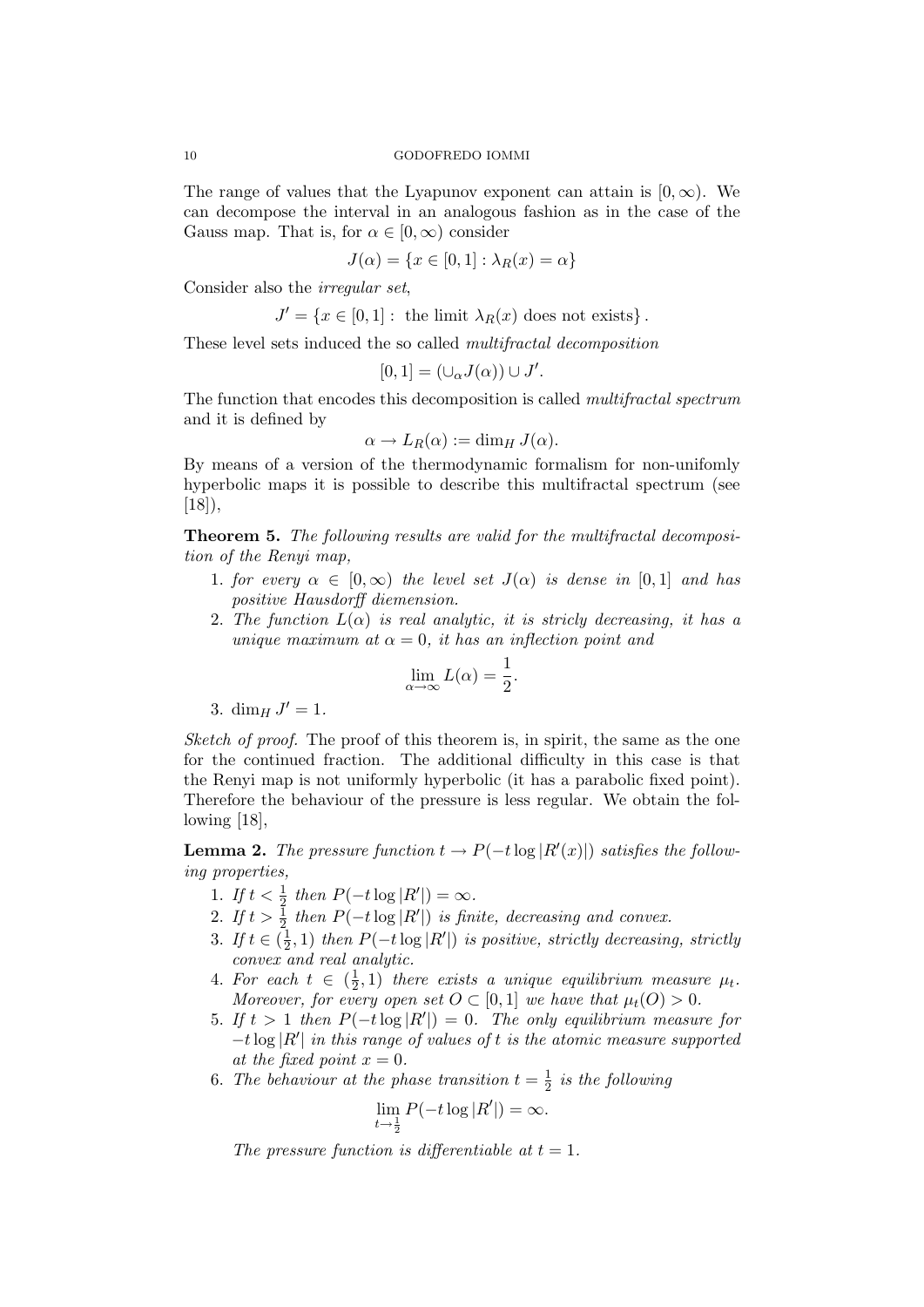The rest of the proof is similar as in the case of the continued fraction. It is possible to prove that,

$$
L(\alpha) = \frac{1}{\alpha} \inf_{t \in \mathbb{R}} (P(-t \log |T'|) + t\alpha).
$$

Hence, the regularity of the pressure function is transfered to the multifractal spectrum.

 $\Box$ 

Note that for this decomposition we have that Lebesgue almost every point is approximated by its  $n$ –th approximant at sub-exponential speed. It is a bad algorithm to find rational approximations.

# 5. THE LÜROTH EXPANSION

Given constants  $a_n \geq 2$  for every  $n \in \mathbb{N}$ , each real number  $x \in (0,1]$  can be written in the form

$$
x = \frac{1}{a_1} + \frac{1}{a_1(a_1 - 1)a_2} + \cdots + \frac{1}{a_1(a_1 - 1)a_2 \cdots a_{n-1}(a_{n-1} - 1)a_n} + \cdots
$$

This series expansion, called *Lüroth expansion*, was introduced in 1883 by Lüroth [24]. Each irrational number has a unique infinite expansion of this form and each rational number has either a finite expansion or a periodic one. We denote the Lüroth series expansion of  $x \in (0, 1)$  by

$$
x=[a_1(x)a_2(x)\cdots]_L=[a_1a_2\cdots]_L.
$$

The series is closely related to the dynamics of the Lüroth map  $T: [0, 1] \rightarrow$  $[0, 1]$  defined by

$$
T(x) = \begin{cases} n(n+1)x - n, & \text{if } x \in [\frac{1}{n+1}, \frac{1}{n}], \\ 0, & \text{if } x = 0. \end{cases}
$$

If  $x \in [\frac{1}{n+1}, \frac{1}{n}]$ , then  $a_1(x) = n$ , and

$$
a_k(x) = a_1(T^{k-1}(x)),
$$
\n(7)

that is, the Lüroth map acts as a shift on the Lüroth series. The Lebesgue measure is  $T$ -invariant and is ergodic (see [19]). For other properties of the Lüroth map see [9].

It is possible to exploit the consequences of identity (7). Namely, by studying the ergodic properties of the map  $T$  we will deduce number theoretical properties of the Lüroth expansion.

As in the case of the continued fraction expansion and for the backward continued fraction expansion, it is possible to estimate the speed of convergence by the  $n-th$  Lüroth approximant. Let  $\lambda(m) := \sum_{n=1}^{\infty}$  $\frac{\log(n(n+1))}{n(n+1)}$ .

# Theorem 6. The following properties hold:

1. the domain of L is  $[\log 2, +\infty)$ , and

$$
L(\gamma) = \frac{1}{\gamma} \inf_{t \in \mathbb{R}} [P(-t \log |T'|) + t\gamma],
$$

where  $P(\cdot)$  denotes the topological pressure with respect to T;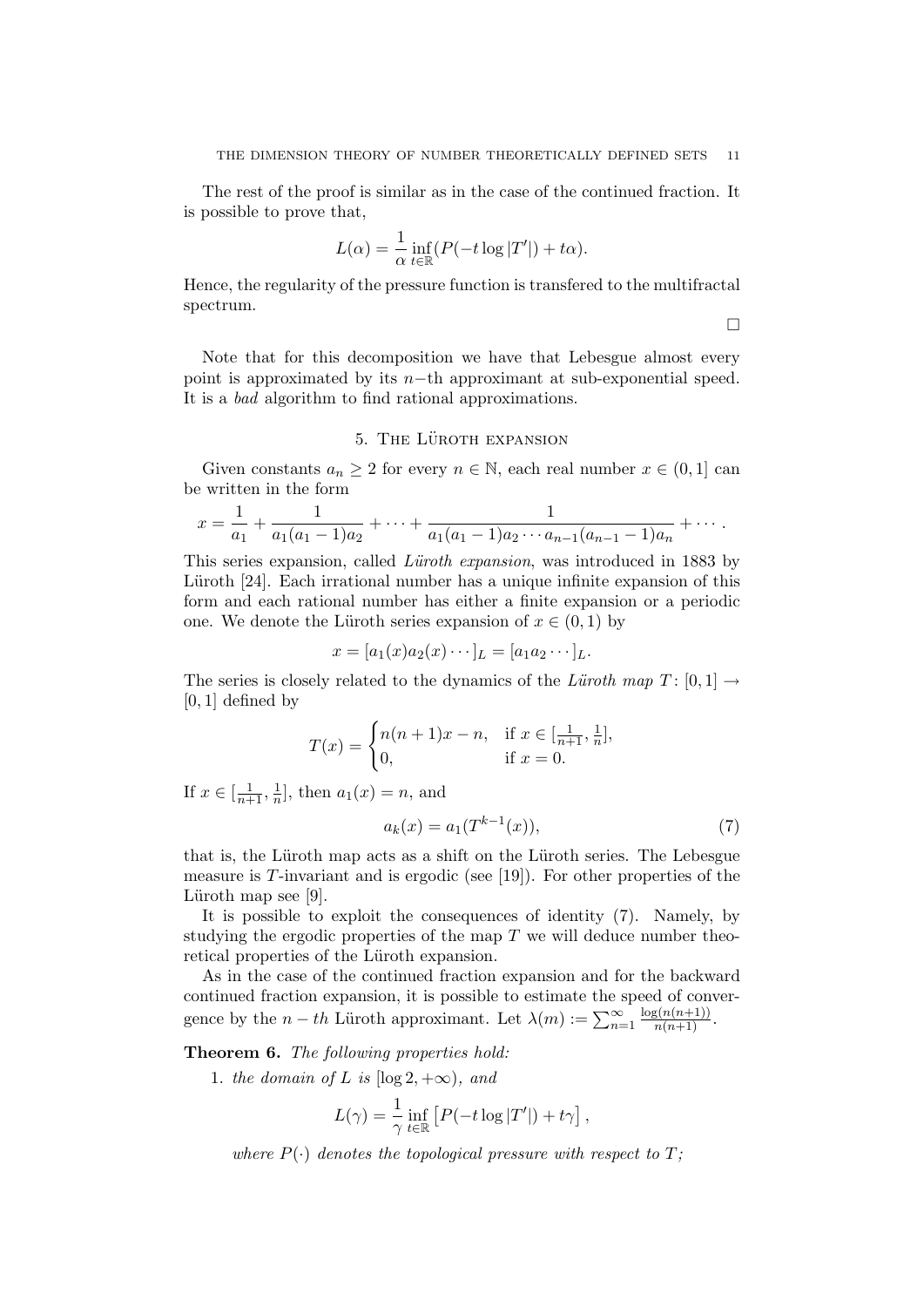2. the spectrum L real analytic, has a unique maximum at  $\gamma = \lambda(m)$ , has an inflection point, and satisfies

$$
\lim_{\gamma \to +\infty} L(\gamma) = \frac{1}{2};
$$

3.  $\dim_H J' = 1$ .

We also study the Hausdorff dimension of the level sets determined by the frequency of digits in the Lüroth series expansion. More precisely, for each  $n, k \in \mathbb{N}$  and  $x \in (0, 1)$  let

$$
\tau_k(x, n) = \text{card}\{i \in \{1, ..., n\} : a_i(x) = k\}.
$$

Whenever the limit

$$
\tau_k(x) = \lim_{n \to \infty} \frac{\tau_k(x, n)}{n} \tag{8}
$$

exists, it is called the *frequency* of the number  $k$  in the Lüroth expansion of x. Since the Lebesgue measure is ergodic, by Birkhoff's ergodic theorem, for Lebesgue-almost every  $x \in [0, 1]$  we have  $\tau_n(x) = 1/[n(n-1)]$ . Now let  $\alpha = (\alpha_1 \alpha_2 \cdots)$  be a stochastic vector, i.e., a vector such that  $\alpha_i \geq 0$  and  $\sum_{i=1}^{\infty} \alpha_i = 1$ . We consider the set  $\sum_{i=1}^{\infty} \alpha_i = 1$ . We consider the set

$$
F(\alpha) = \{x \in [0, 1] : \tau_k(x) = \alpha_k \text{ for each } k \in \mathbb{N}\}.
$$
 (9)

We have already seen that if  $\alpha_n = 1/[n(n-1)]$  for each  $n \in \mathbb{N}$ , then the level set  $F(\alpha)$  has full Lebesgue measure. Of course, any other level set has zero Lebesgue measure.

However, the sets in (9) can have positive Hausdorff dimension. Our objective is to obtain an explicit formula for the Hausdorff dimension of sets  $F(\alpha)$  for an arbitrary stochastic vector  $\alpha$ . The following result was obtained by Barreira and Iommi [3] and it can be proved showing that there exists an ergodic measure, say  $\mu_{\alpha}$ , concentrated on  $F(\alpha)$  such that  $\dim_H F(\alpha) = \dim_H \mu_\alpha.$ 

**Theorem 7.** If  $\alpha = (\alpha_1 \alpha_2 \cdots)$  is a stochastic vector such that

$$
\lambda(\mu_{\alpha}) = \sum_{n=1}^{\infty} \alpha_n \log(n(n+1)) < \infty,
$$

then

$$
\dim_H F(\alpha) = \frac{-\sum_{n=1}^{\infty} \alpha_n \log \alpha_n}{\sum_{n=1}^{\infty} \alpha_n \log(n(n+1))}
$$

*Proof.* By Ruelle's inequality, we have  $h(\mu_{\alpha}) \leq \lambda(\mu_{\alpha}) < \infty$ . This will ensure that all the series considered below are convergent. We note that  $\mu_{\alpha}(F(\alpha)) = 1$ . Denote by  $\psi \colon \Sigma \to [0, 1] \setminus \bigcup_{n=0}^{\infty} T^{-n}(0)$  defin ed by

$$
\psi(a_1a_2a_3\cdots)=[a_1a_2a_3\cdots]
$$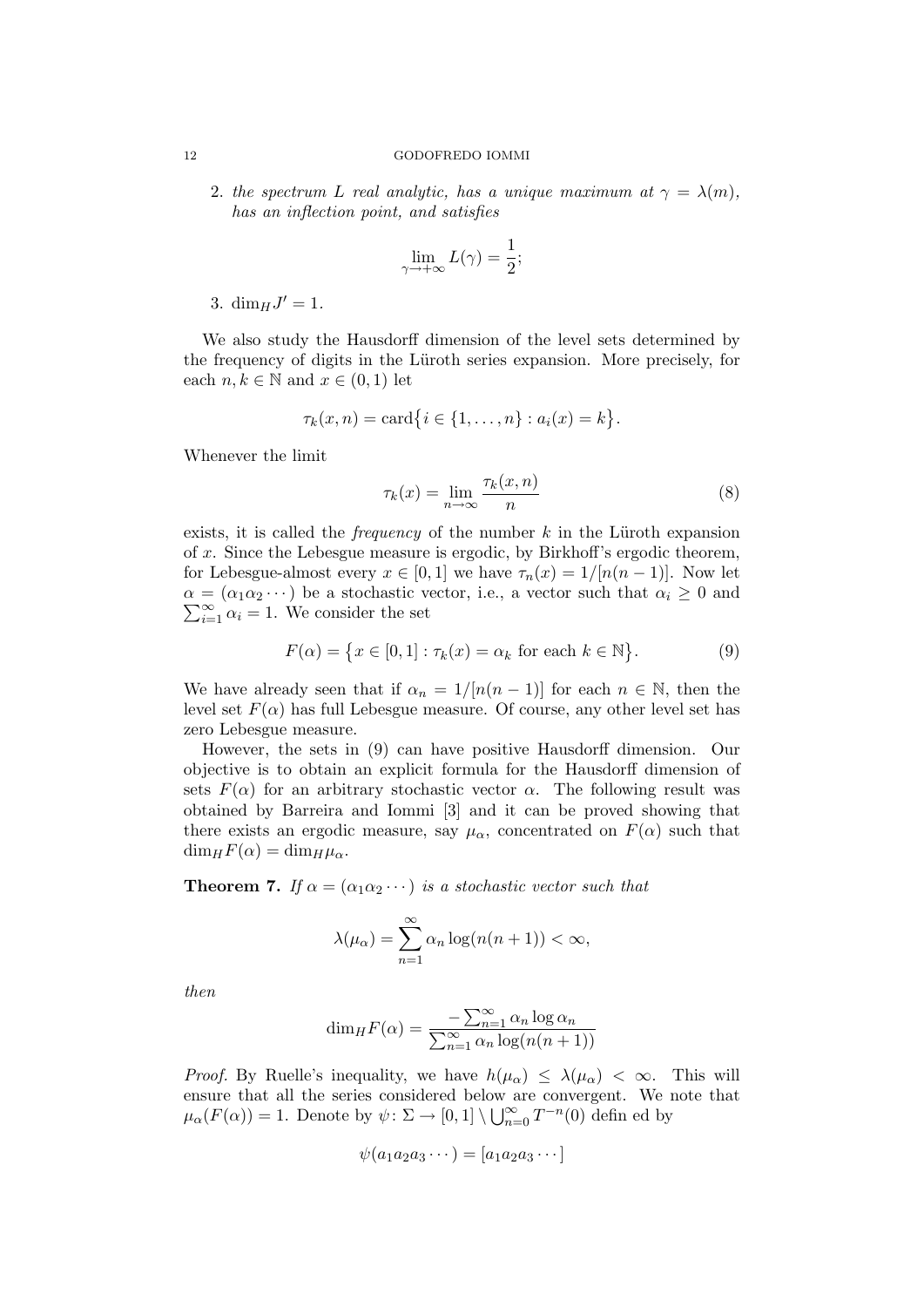is a topological conjugacy between the full-shift on a countable alphabet  $(\Sigma, \sigma)$  and the map T restricted to  $[0,1] \setminus \bigcup_{n=0}^{\infty} T^{-n}(0)$ . Moreover, for  $\mu_{\alpha}$ almost every  $x \in F(\alpha)$  we have

$$
d_{\mu_{\alpha}}(x) = \lim_{r \to 0} \frac{\log \mu_{\alpha}(B(x, r))}{\log r}
$$
  
\n
$$
= \lim_{n \to \infty} \frac{\log \mu_{\alpha}(\psi(C_{i_1 \cdots i_n}))}{\log \prod_{i=1}^n |T'(T^i(x))|^{-1}}
$$
  
\n
$$
= \lim_{n \to \infty} \frac{-\log \prod_{j=1}^n \alpha_{i_j}}{\log \prod_{j=1}^n i_j (i_j + 1)}
$$
  
\n
$$
= -\frac{\int_{[0,1]} \log \phi \, d\mu_{\alpha}}{\int_{[0,1]} \log |T'| \, d\mu_{\alpha}} = \frac{h(\mu_{\alpha})}{\lambda(\mu_{\alpha})}
$$
  
\n
$$
= \frac{-\sum_{n=1}^\infty \alpha_n \log \alpha_n}{\sum_{n=1}^\infty \alpha_n \log (n(n+1))},
$$

where  $\phi(x) = \alpha_k$  for each  $x \in \psi(C_k)$ , where  $C_k$  is a cylinder of length 1. The second equality follows from standard arguments in dimension theory (see for example [28]), showing that we can replace the interval  $B(x, r)$  by the set  $\psi(C_{i_1\cdots i_n})$ . The fourth equality follows from Birkhoff's ergodic theorem. This implies that

$$
\dim_H \mu_\alpha = \frac{-\sum_{n=1}^{\infty} \alpha_n \log \alpha_n}{\sum_{n=1}^{\infty} \alpha_n \log(n(n+1))},
$$

and since  $\mu_{\alpha}(F(\alpha)) = 1$  it follows from Proposition 2 that

$$
\dim_H F(\alpha) \ge \dim_H \mu_\alpha = \frac{-\sum_{n=1}^{\infty} \alpha_n \log \alpha_n}{\sum_{n=1}^{\infty} \alpha_n \log (n(n+1))}.
$$

For each  $x \in F(\alpha)$  we have  $\tau_k(x) = \alpha_k$  for all k, and hence,

$$
d_{\mu_{\alpha}}(x) = \lim_{n \to \infty} \frac{-\log \prod_{j=1}^{n} \alpha_{i_j}}{\log \prod_{j=1}^{n} i_j (i_j + 1)}
$$
  
\n
$$
= \lim_{n \to \infty} \frac{-\frac{1}{n} \sum_{k=1}^{\infty} \tau_k(x, n) \log \alpha_k}{\frac{1}{n} \sum_{k=1}^{\infty} \tau_k(x, n) \log(k(k+1))}
$$
  
\n
$$
= \lim_{n \to \infty} \frac{-\sum_{k=1}^{\infty} \frac{\tau_k(x, n)}{n} \log \alpha_k}{\sum_{k=1}^{\infty} \frac{\tau_k(x, n)}{n} \log(k(k+1))}
$$
  
\n
$$
= \frac{-\sum_{n=1}^{\infty} \alpha_n \log \alpha_n}{\sum_{n=1}^{\infty} \alpha_n \log(n(n+1))}.
$$

It follows from Proposition 1 that

$$
\dim_{H} F(\alpha) \leq \frac{-\sum_{n=1}^{\infty} \alpha_{n} \log \alpha_{n}}{\sum_{n=1}^{\infty} \alpha_{n} \log(n(n+1))}
$$

This completes the proof of the theorem.  $\Box$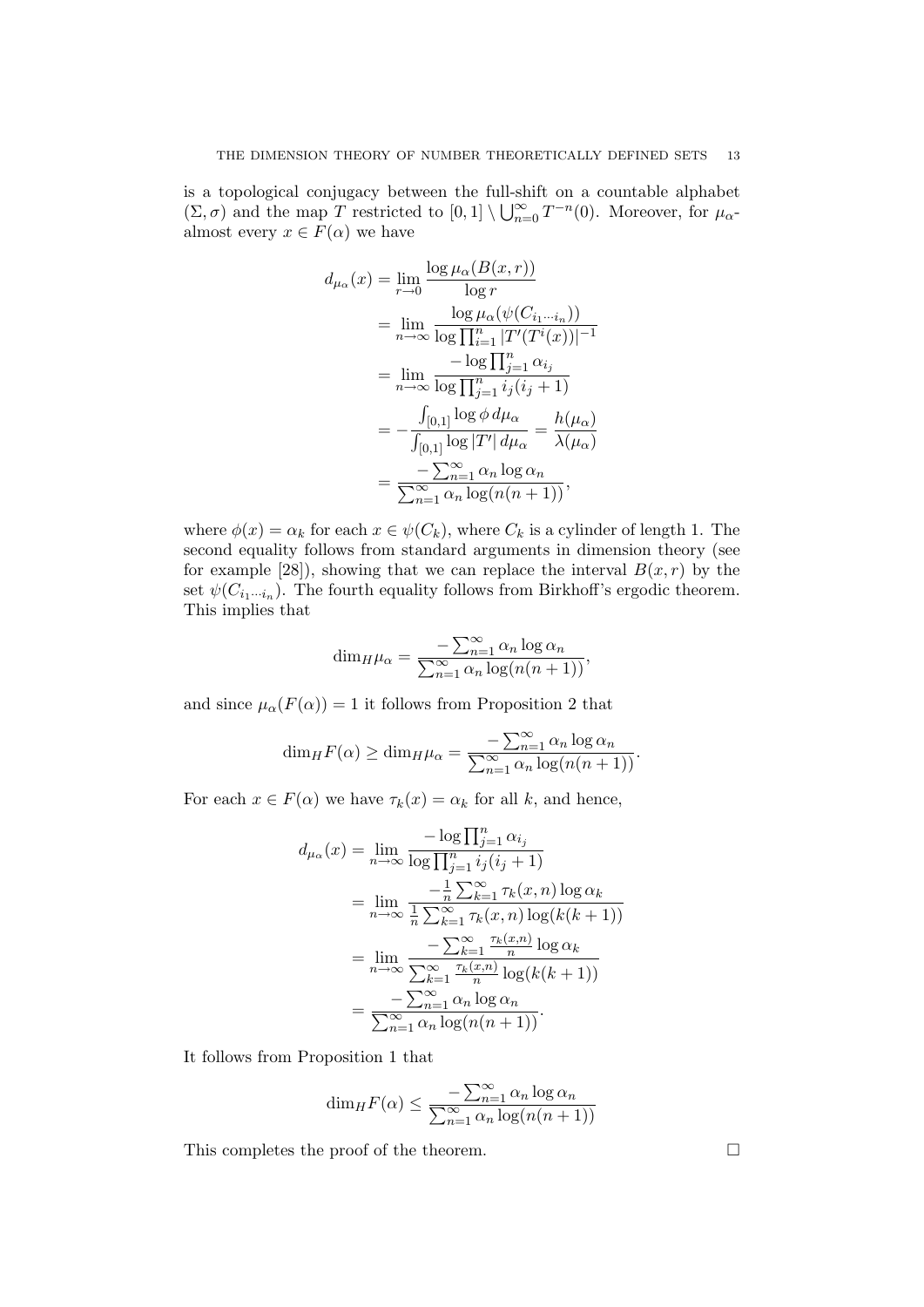## 6. Base m representation of a number

Given  $m \in \mathbb{N}$ , the base-m expansion of a point  $x \in [0, 1]$  is given by

$$
x = \frac{\epsilon_1(x)}{m} + \frac{\epsilon_2(x)}{m^2} + \frac{\epsilon_3(x)}{m^3} + \cdots,
$$

where  $\epsilon_i(x) \in \{0, \ldots, m-1\}$  for each i. There is a dynamical system associated to this representation, which as in the case of the Gauss map, acts as a shift map: consider the map  $T_m: [0, 1] \rightarrow [0, 1]$  defined by  $T_m x = mx$ (mod 1). Clearly,  $\lambda_{T_m}(x) = \log m$  for every  $x \in [0,1]$ . As in the case of the Lüroth map we consider for each  $n \in \mathbb{N}$ ,  $k \in \{0, ..., m-1\}$  and  $x \in (0, 1)$ the number

$$
\tau_k(x, n) = \text{card}\{i \in \{1, ..., n\} : a_i(x) = k\}.
$$

Whenever the limit

$$
\tau_k(x) = \lim_{n \to \infty} \frac{\tau_k(x, n)}{n} \tag{10}
$$

exists, it is called the *frequency* of the number k in the base  $m$ –expansion of x. Let  $\alpha = (\alpha_1, \ldots, \alpha_m)$  be a stochastic vector. Eggleston [10] proved that the set

$$
F_m(\alpha) = \{ x \in [0,1] : \tau_{k,m}(x) = \alpha_k \text{ for } k \in \{0, \dots, m-1\} \}
$$

has Hausdorff dimension

$$
\dim_H F_m(\alpha) = \frac{\sum_{k=0}^{m-1} \alpha_k \log \alpha_k}{\log m}.
$$

This result was recovered and generalized by Barreira, Saussol and Schmeling [4] using a multidimensional version of multifractal analysis.

Note that the Lebesgue measure is not only in  $T_m$ -invariant but also is the measure of maximal entropy. In particular, if  $\alpha = (1/m, 1/m, \ldots, 1/m)$ then

 $F(\alpha)=1.$ 

# 7. THE  $\beta$ -TRANSFORMATIONS

Now let  $\beta \in \mathbb{R}$  with  $\beta > 1$ . The beta transformation  $T_{\beta} : [0, 1) \rightarrow [0, 1)$  is defined by

$$
T_{\beta}(x) = \beta x \pmod{1}.
$$

We emphasize that in general  $T_\beta$  is not a Markov map. It was shown by Rényi [31] that each  $x \in [0, 1)$  has a  $\beta$ -expansion

$$
x = \frac{\epsilon_1(x)}{\beta} + \frac{\epsilon_2(x)}{\beta^2} + \frac{\epsilon_3(x)}{\beta^3} + \cdots,
$$

where  $\epsilon_n(x) = [\beta T_\beta^{n-1}(x)]$  for each n, being [a] he integer part of a. Note that the *digits* in the  $\beta$ -expansion may take values in  $\{0, 1, \ldots, \beta\}$ . In general there might exist several ways of writing a number  $x$  in the form  $x = \sum_{i=1}^{\infty} a_i / \beta^i$ , with  $a_i \in \{0, 1, ..., [\beta]\}.$ 

There exists a unique  $T_{\beta}$ -invariant measure absolutely continuous with respect to the Lebesgue measure. Moreover, this measure has maximal entropy (see [27]).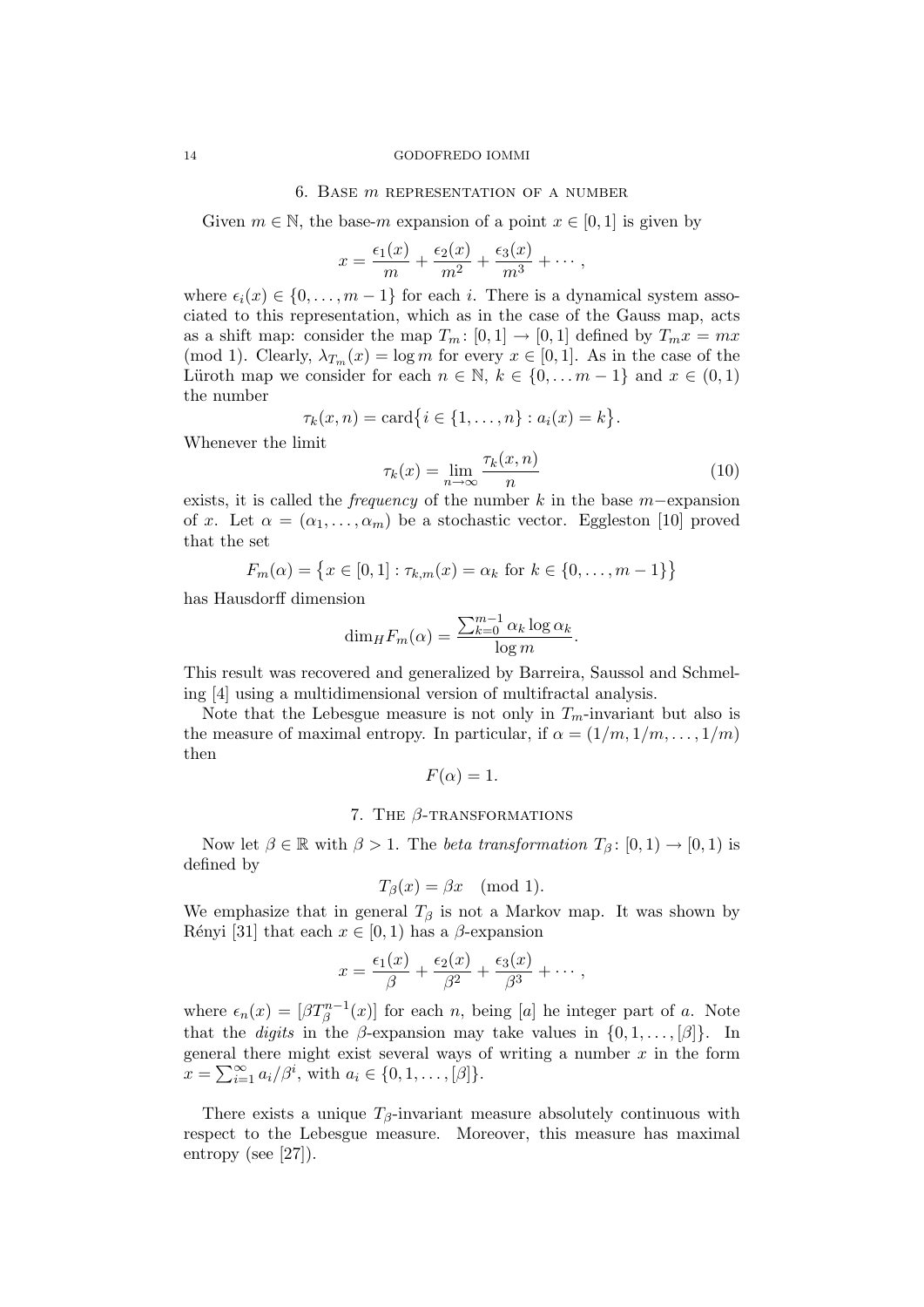# 8. Comparison of different expansions

In this section we establish relations between different forms of writing a real number, for instance its continued fraction expansion and its  $β$ -expansion for  $β > 1$ . More precisely, we consider the following problem:

Given  $x \in [0,1]$  and  $n \in \mathbb{N}$ , how many partial quotients  $k_n(x)$ in the continued fraction expansion of  $x$  can be obtained from the first *n* terms of its  $\beta$ -expansion?

We give an asymptotics for  $k_n(x)$  using the theory of dynamical systems. Denote by  $\lambda_G(x)$  the Lyapunov exponent of the Gauss map a the point x. In [2] Barreira and Iommi obtained the following asymptotics.

**Theorem 8.** For each  $x \in (0,1)$  we have

$$
\lim_{n \to \infty} \frac{k_n(x)}{n} = \frac{\log \beta}{\lambda_G(x)},
$$

whenever the limit exists.

It turns out that the Lyapunov exponent  $\lambda_G(x)$  is the exponential speed of approximation of a number by its approximants  $p_n(x)/q_n(x)$ . By Theorem 8, this implies that if  $x$  is well-approximated by rational numbers, then the amount of information about the continued fraction expansion that can be obtained from its β-expansion is small. Moreover, the larger  $\beta$  is (that is, the more symbols we use to code a number  $x$ ), the more information about the continued fraction expansion we obtain. In the particular case when  $\beta = 10$ , the statement in Theorem 8 was obtained by Faivre [12] for a particular class of numbers, and by Wu [35] in full generality. Their methods are different from ours. In particular, they never use methods of the theory of dynamical systems.

An immediate corollary of Theorem 8 is that

$$
\lim_{n \to \infty} \frac{k_n(x)}{n} = \frac{6 \log 2 \log \beta}{\pi^2} \tag{11}
$$

for Lebesgue-almost everywhere  $x \in (0,1)$ . This statement was established by Lochs [23] in the particular case when  $\beta = 10$ . Of course, the almost everywhere existence of the limit in (11) does not mean that it always exists, or that the value in the right-hand side is the only one attained by the limit in the left-hand side. As an application of the theory of multifractal analysis, for each  $\alpha$  we compute the Hausdorff dimension of the sets of points  $x \in (0,1)$ for which

$$
\lim_{n \to \infty} \frac{k_n(x)}{n} = \frac{\log \beta}{\alpha}.
$$

Indeed , if

$$
J(\alpha) = \left\{ x \in [0, 1] : \lim_{n \to \infty} \frac{k_n(x)}{n} = \frac{\log \beta}{\alpha} \right\},\
$$

and

$$
K = \left\{ x \in [0,1] : \liminf_{n \to \infty} \frac{k_n(x)}{n} < \limsup_{n \to \infty} \frac{k_n(x)}{n} \right\}.
$$

then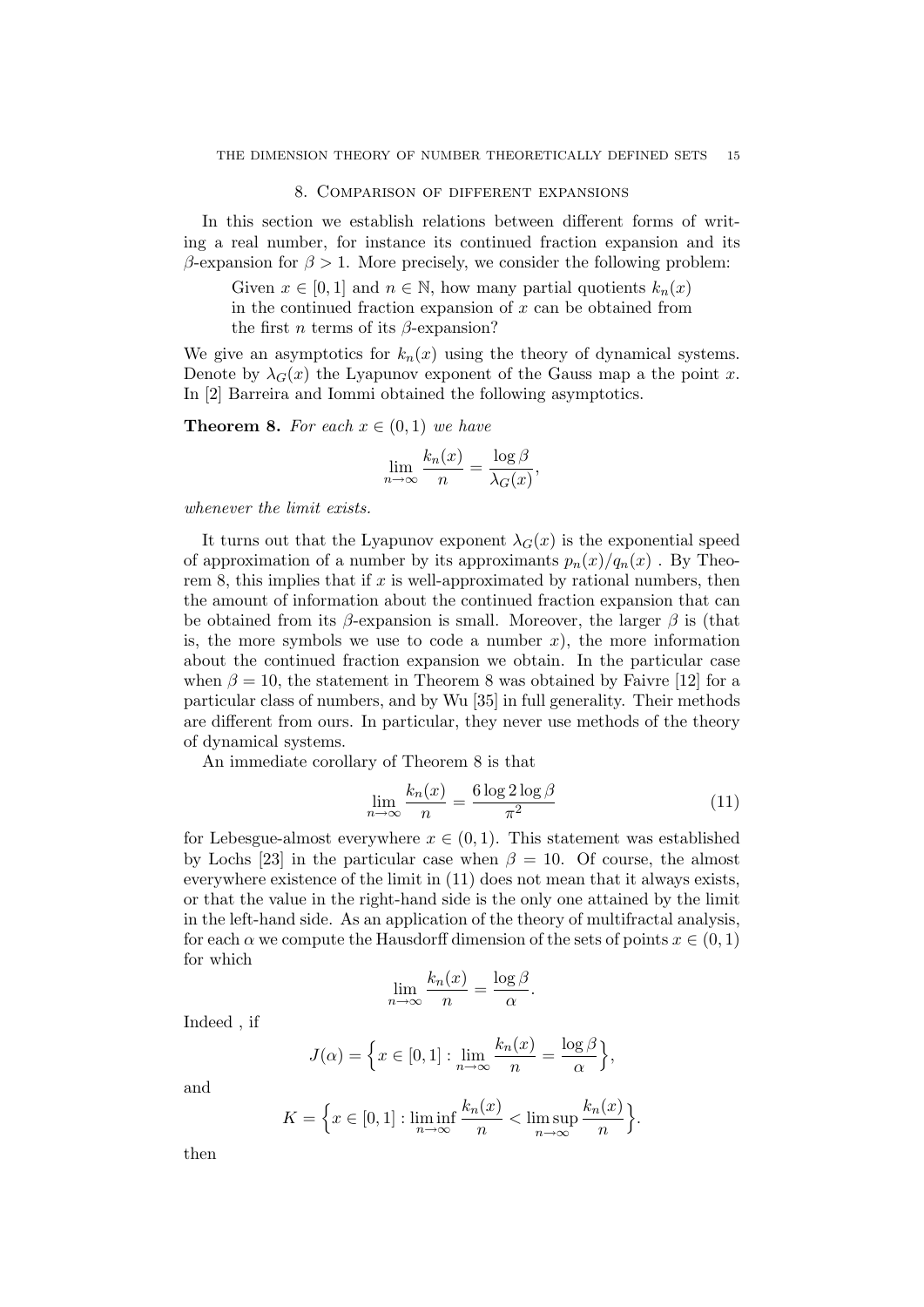**Theorem 9.** For every  $\alpha > (1 + \sqrt{5})/2$  we have

 $\dim_H J(\alpha) = h_{\mu_\alpha}(G)/\alpha,$ 

where  $\dim_H$  denotes the Hausdorff dimension.

This extends and improves the results obtained by Wu in [35]. Note that

$$
\inf \{ \lambda_G(x) : x \in (0,1) \} = \frac{1+\sqrt{5}}{2}.
$$

The following is a consequence of results of Barreira and Schmeling in [5].

Theorem 10. The set K has Hausdorff dimension equal to one.

### **REFERENCES**

- [1] Adler, R. and Flatto, L. The backward continued fraction map and geodesic flow. Ergodic Theory Dynam. Systems 4 (1984), no. 4, 487–492.
- [2] L. Barreira and G. Iommi, Partial quotients of continued fractions and β-expansions. Nonlinearity 21 (2008) 2211-2219.
- [3] L. Barreira and G. Iommi, Frequency of digits in the Lüroth expansion. To appear in Journal of Number Theory.
- [4] L. Barreira, B. Saussol and J. Schmeling, *Higher-dimensional multifractal analysis*, J. Math. Pures Appl. 81 (2002), 67–91.
- [5] L. Barreira and J. Schmeling, Sets of "non-typical" points have full topological entropy and full Hausdorff dimension, Israel J. Math. 116 (2000), 29–70.
- [6] Besicovitch, A. S. On density of perfect sets. J. London Math. Soc. 31 (1956), 48–53
- [7] P. Billingsley Ergodic theory and information. Reprint of the 1965 original. Robert E. Krieger Publishing Co., Huntington, N.Y., (1978). xiii+194 pp.
- [8] R. Bowen, Equilibrium States and the Ergodic Theory of Anosov Diffeomorphisms. Springer Lect. Notes in Math. 470 (1975).
- [9] K. Dajani and C. Kraaikamp, Ergodic Theory of Numbers, Carus Mathematical Monographs 29, Mathematical Association of America, (2002).
- [10] H. Eggleston, The fractional dimension of a set defined by decimal properties, Quart. J. Math. Oxford Ser. 20 (1949), 31–36.
- [11] K. Falconer, Fractal geometry. Mathematical foundations and applications. Second edition. John Wiley and Sons, Inc., Hoboken, NJ, (2003), xxviii+337 pp.
- [12] K. Facloner, Techniques in fractal geometry. John Wiley and Sons, Ltd., Chichester, (1997), xviii+256 pp.
- [13] A. Ghenciu, Parabolic iterated function systems with applications to the backward continued fractions. arXiv:0711.1336 (2007).
- [14] B. Green and T. Tao The primes contain arbitrarily long arithmetic progressions. Annals of Math. 167 (2008), 481-547.
- [15] K. Gröchenig and A. Haas, *Backward continued fractions*, *Hecke groups and invariant* measures for transformations of the interval. Ergodic Theory Dynam. Systems 16 (1996), no. 6, 1241–1274.
- [16] Hardy, G. and Wright E. An introduction to the theory of numbers fifth edition, Oxford University Press (1979).
- [17] F. Hausdorff Dimension and äusseres Mass Math. Annalen 79 (1919), 157–179.
- [18] G. Iommi, Multifractal analysis of Lyapunov exponent for the backward continued fraction map, Preprint.
- [19] H. Jager and C. de Vroedt, Lüroth series and their ergodic properties, Indag. Math. 31 (1969), 31–42.
- [20] Keller, Gerhard Equilibrium states in ergodic theory. London Mathematical Society Student Texts, 42. Cambridge University Press, Cambridge, 1998. x+178 pp.
- [21] Kesseböhmer, M. and Stratmann, B. A multifractal analysis for Stern-Brocot intervals, continued fractions and Diophantine growth rates Journal für die reine und angewandte Mathematik (Crelles Journal) 605 (2007) 133-163.
- [22] Khinchin, A. Continued fractions University of Chicago Press, (1964).